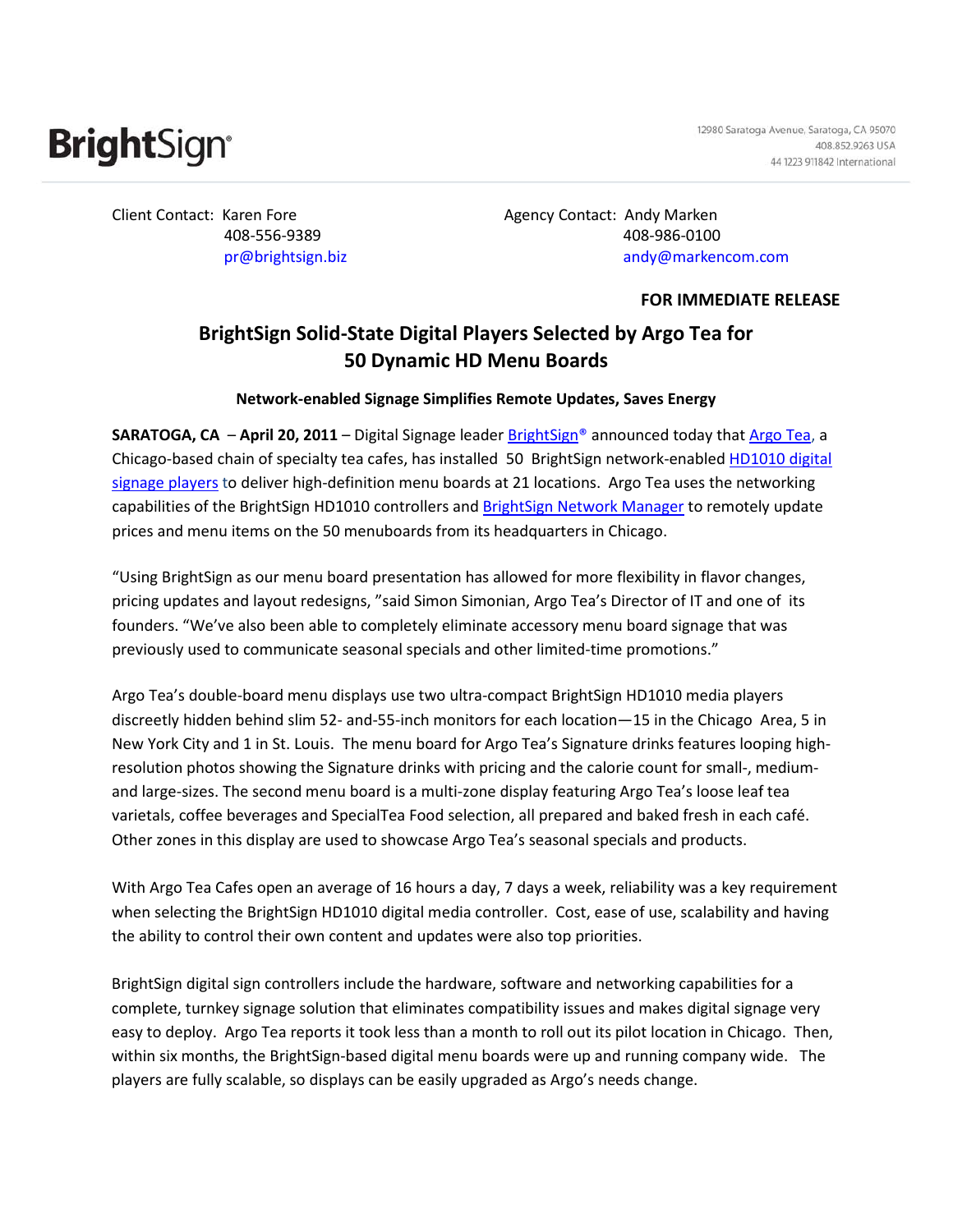Priced significantly lower than PC-based solutions, BrightSign players have a solid-state, PC-less platform that ensures high reliability because it has no moving parts to fail. With a power requirement of only about 3-5 watts, compared to 70-90 watts for an average PC, it also uses substantially less power. For additional energy savings, displays can be programmed to turn on and off according to Argo Tea Café hours.

Argo Tea designs, develops and manages the content for all of its locations at its headquarters in Chicago. By using [BrightSign Network,](http://www.brightsign.biz/products/brightsign_network_manager.php) a secure Web-based application, Argo can add and manage content for all 50 BrightSign players remotely. One of the features that simplify this task for Argo is the ability to organize the players into groups. "The BrightSign Network's interface makes it easy to group them by the content," explained Simonian. "For example, when different cities have different pricing, it requires certain menu board images to be different, but we can group these updates rather than having to send them one at a time."

Like all BrightSign models, the BrightSign HD1010 digital signage controller used by Argo includes the [BrightAuthor software a](http://www.brightsign.biz/products/brightauthor.php)pplication free of charge. The PC-based software makes creating, publishing, managing and monitoring digital signage displays easy--even for non-technical users. BrightAuthor optimizes one of the key advantages of BrightSign Digital Signage by offering flexible scheduling and day-parting (scheduling the display of content for specific times throughout the day). With day-parting, restaurants can automatically change the menus displayed according to the time of the day.

Still growing, Argo Tea's future plans include incorporating BrightSign digital menus into several more stores in New York and Chicago.

### **Availability, Pricing**

BrightSign all-in-one digital players and kiosk controllers are available from th[e BrightSign Store](http://store.brightsign.biz/Store-W1.aspx) with prices ranging from US\$284.99 for the HD110 with simple looping video playback, \$399.99 for the HD210 network-enabled digital sign player, US\$649.99 for the HD1010 network-enabled interactive digital sign and kiosk controller, and US\$699.00 for the HD1010w with built-in Wi-Fi.

Included free with all models[, BrightAuthor s](http://www.brightsign.biz/products/brightauthor.php)oftware makes creating, publishing, managing and monitoring digital signage displays easy--even for non-technical users. A free 30-day trial of BrightSign Network is available at [http://www.brightsign.biz/products/brightsign\\_network\\_manager.php.](http://www.brightsign.biz/products/brightsign_network_manager.php) BrightAuthor and BrightSign Network run on a standard Windows PC with XP or Vista and Windows 7.

#### **About Argo Tea**

Headquartered in Chicago, Argo Tea is passionate about bringing teas directly from growers around the world and blending them into unique and delicious signature beverages and teas. We are committed to being a sustainable business by working with the best local and global tea, coffee, and food artisans and by contributing back to our communities to promote a healthy lifestyle and the conservation of natural resources. We are dedicated to delivering consistent quality and a genuine customer experience "one customer and one cup at a time" and to providing the "Argo experience" through our innovative approach of rediscovering the diversity and tradition of teas. We promote diversity by empowering our